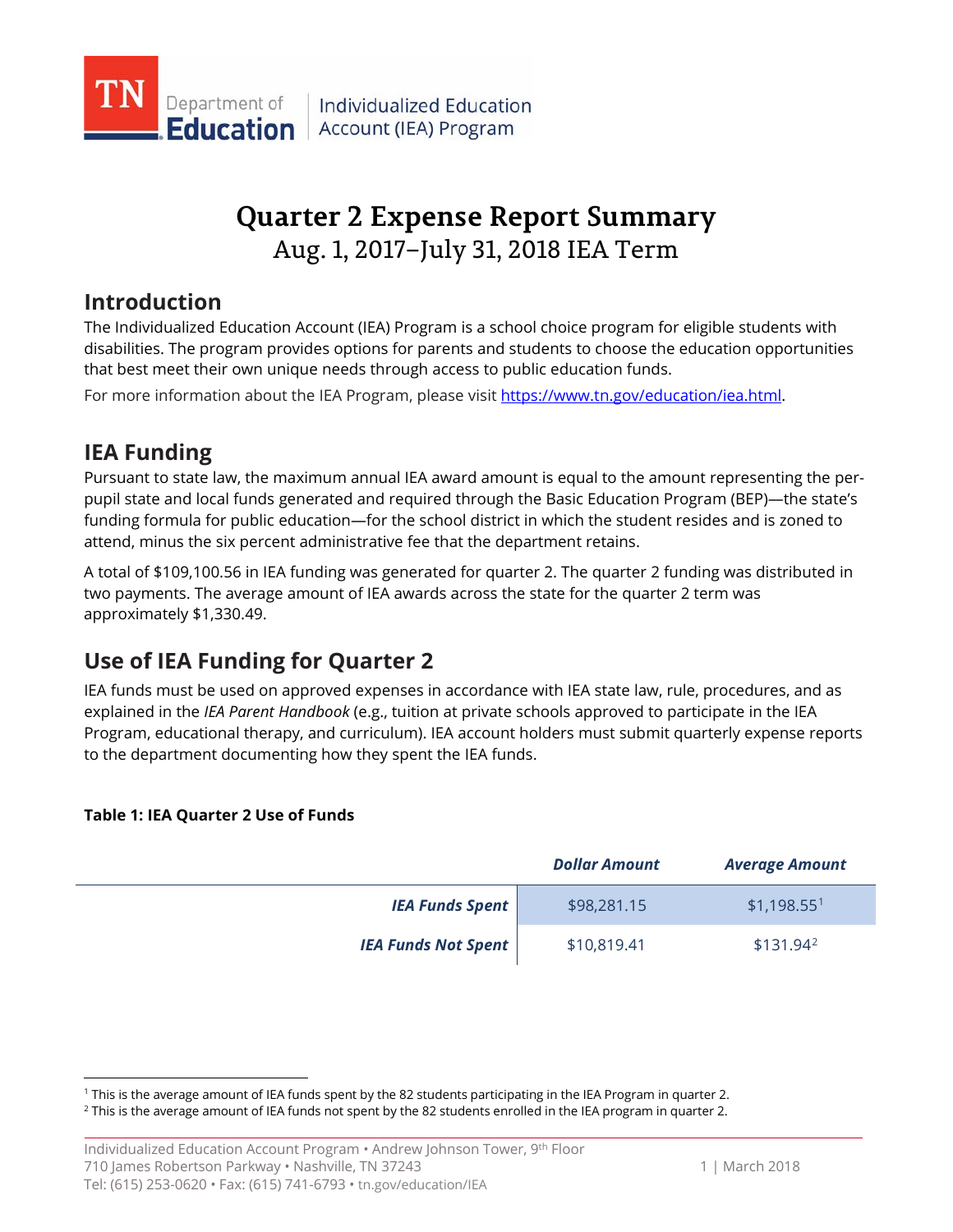

# **Education** Account (IEA) Program

### **Table 2: IEA Quarter 2 Use of Funds by Approval Status**

|                                                                             | <b>Total Amount</b> | <b>Percentage</b> |
|-----------------------------------------------------------------------------|---------------------|-------------------|
| Amount of IEA Funds Spent on Approved Expenses <sup>3</sup>                 | \$96,134.52         | 98%               |
| Amount of IEA Funds Spent on Disallowed Expenses (i.e.,<br><b>Misspent)</b> | \$2,146.63          | 2%                |

#### **Table 3: IEA Quarter 2 Misspent Funds[4](#page-1-1)**

|                                                                                                            | <b>Total Amount</b> |
|------------------------------------------------------------------------------------------------------------|---------------------|
| <b>Amount of Misspent Funds Repaid by Account Holders</b>                                                  | \$2,146.63          |
| <b>Amount of Misspent Funds that the Department is</b><br><b>Awaiting Repayment from Previous Quarters</b> | \$1,431,20          |

### **Table 4: IEA Quarter 2 Use of Funds by Approved Expense Category**

| <b>Category</b>                                       | <b>Total Amount Spent</b> | Percentage <sup>5</sup> |
|-------------------------------------------------------|---------------------------|-------------------------|
| <b>Private Participating School Tuition</b>           | \$40,969.28               | 43%                     |
| <b>Fees Assessed by Private Participating Schools</b> | \$0.00                    | 0%                      |
| <b>Textbooks Required by a Private School</b>         | \$0.00                    | 0%                      |

 $\overline{a}$ 

<span id="page-1-0"></span><sup>3</sup> For a list of approved expenses, see Chapter 8 of the *IEA Parent Handbook*[. http://www.tn.gov/education/iea.](http://www.tn.gov/education/iea)

<span id="page-1-1"></span><sup>4</sup> Four of the 84 expense reports submitted included misspent funds.

<span id="page-1-2"></span><sup>5</sup> Percentage equals 101% due to rounding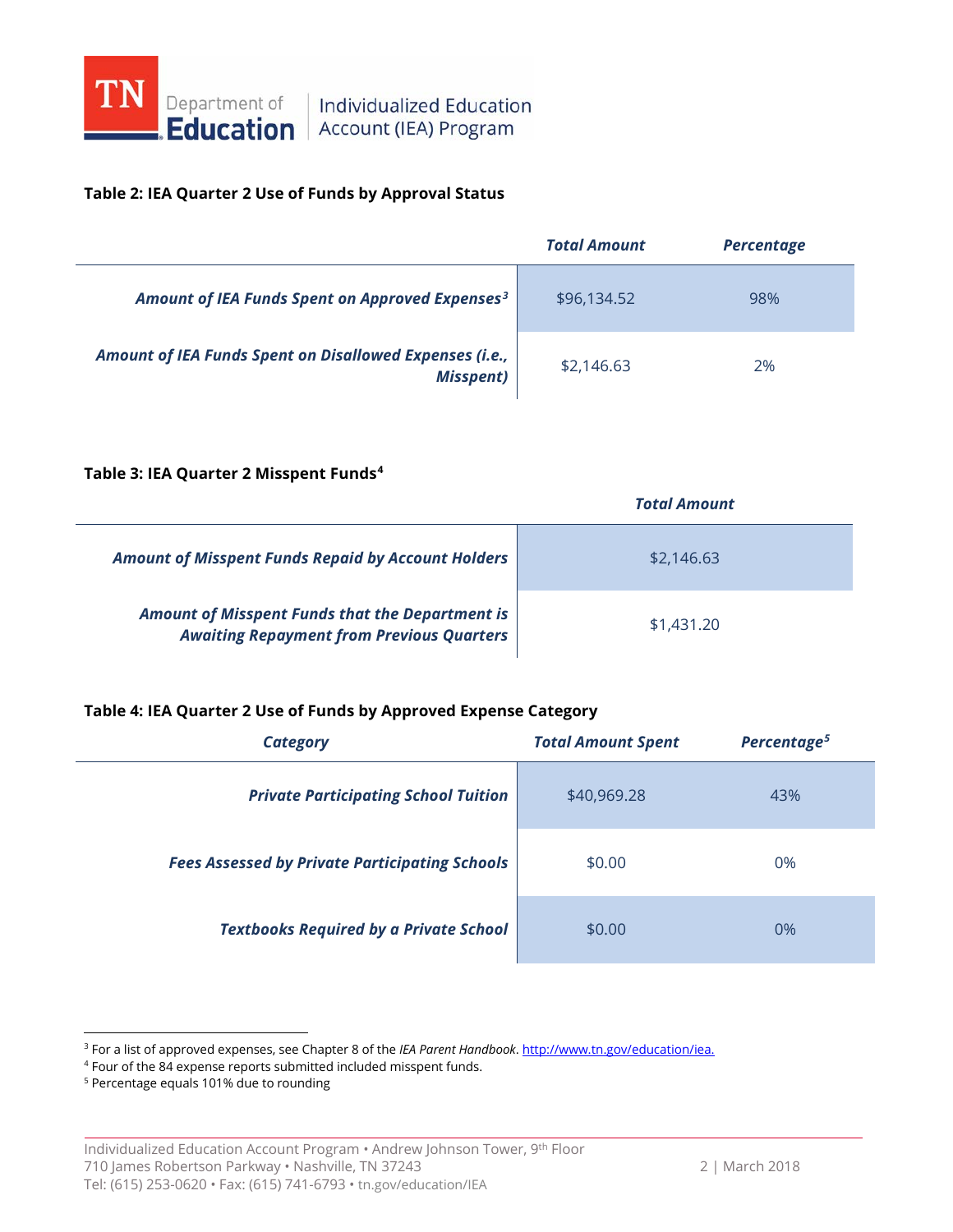

| <b>Category</b>                                            | <b>Total Amount Spent</b> | Percentage <sup>5</sup> |
|------------------------------------------------------------|---------------------------|-------------------------|
| <b>Online Programs</b>                                     | \$3,414.00                | 4%                      |
| <b>Public School Tuition</b>                               | \$0.00                    | 0%                      |
| <b>Fees Assessed by the Public School</b>                  | \$0.00                    | 0%                      |
| <b>Postsecondary Institution Tuition and Fees</b>          | \$2,561.04                | 3%                      |
| <b>Required Textbooks by the Postsecondary Institution</b> | \$0.00                    | 0%                      |
| <b>Educational Therapies and Services</b>                  | \$6,926.56                | 7%                      |
| <b>Tutoring Services</b>                                   | \$4,023.50                | 4%                      |
| <b>Curriculum</b>                                          | \$7,341.97                | 8%                      |
| <b>Computer Hardware and Technological Devices</b>         | \$13,495.95               | 14%                     |
| <b>Transportation Service Provider Fees</b>                | \$0.00                    | 0%                      |
| <b>Testing Fees</b>                                        | \$29.00                   | 0%                      |
| <b>530 Coverdell Plan Contributions</b>                    | \$0.00                    | 0%                      |
| <b>ABLE TN Contributions</b>                               | \$17,373.22               | 18%                     |